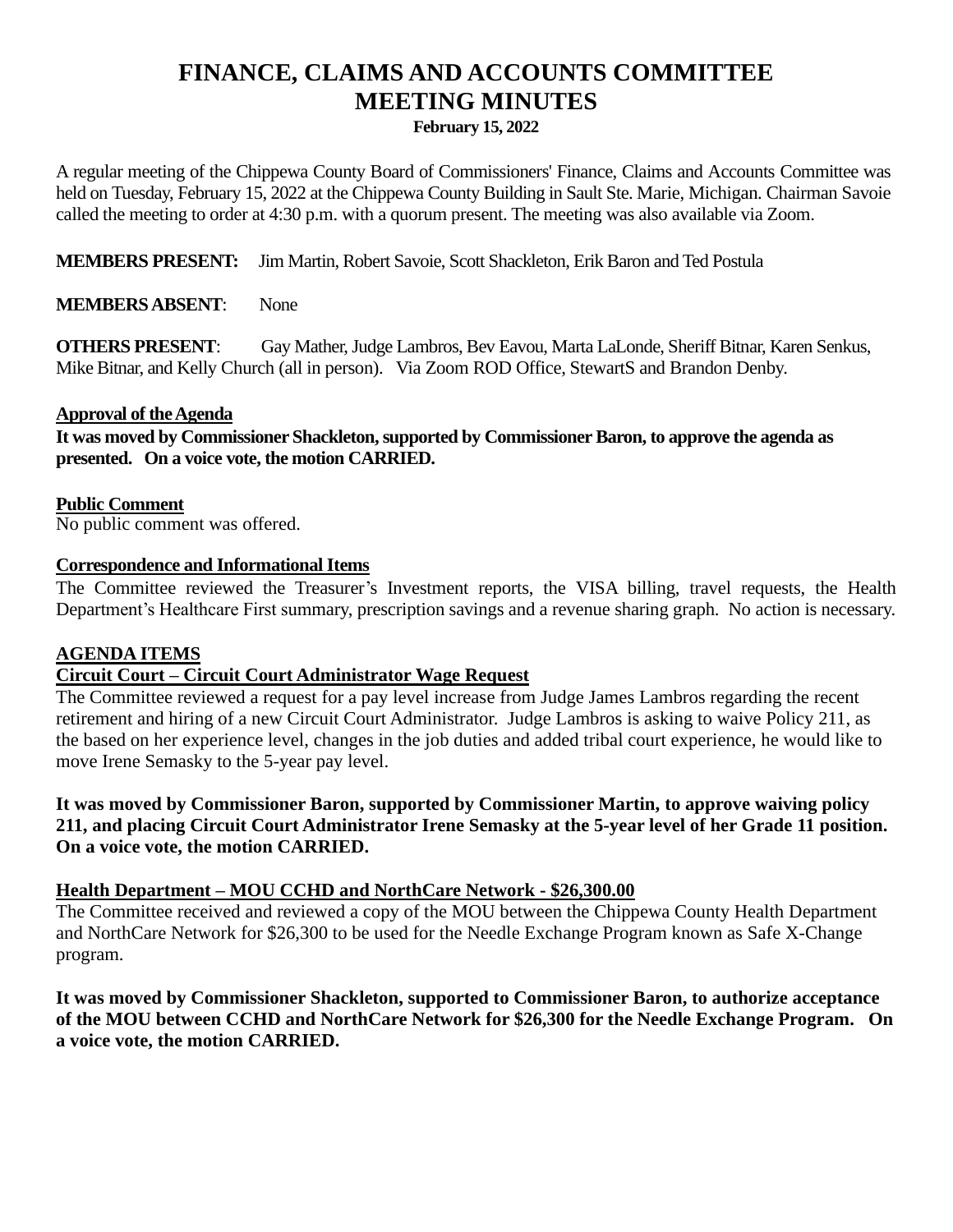### **Health Department – Pink Ribbon Request #22-01**

The Committee reviewed Pink Ribbon Request #22-01 in the amount of \$1,779.48.

#### **It was moved by Commissioner Martin, supported by Commissioner Shackleton to approve the release of \$1,779.48 of Pink Ribbon funds, request #22-01. On a voice vote, the motion CARRIED.**

### **Office of Emergency Management –**

**Motorola Solutions Service Agreement - \$25,250.00**

**Colligo GIS – Map Maintenance Services - \$3,000.00**

The Committee reviewed the Colligo 2022 Map Maintenance Services agreement and the Motorola annual maintenance agreement, both renewals.

**It was moved by Commissioner Baron, supported by Commissioner Postula, to approve and authorize the Colligo GIS – 2022 Map Maintenance Services for \$3,000.00 and the Motorola Solutions Annual Maintenance for \$25,250.00 as presented. On a voice vote, the motion CARRIED.**

## **Public Defender's Office - Service Agreement w/NorthCare Network - \$4,000.00**

The Committee received and reviewed a copy of the Service Agreement between the Public Defender's Office and NorthCare Network for \$4,000.00, to be used for OWI and/or drug cases for uninsured or underinsured client's assessment fees.

**It was moved by Commissioner Shackleton, supported by Commissioner Martin, to accept and authorize the Service Agreement between the Public Defender's Office and NorthCare Network in the amount of \$4,000.00 to be utilized for assessment fees for clients who are uninsured or underinsured. On a voice vote, the motion CARRIED.**

### **Public Defender - Legal Services Attorney Agreement Ross Hickman**

The Committee reviewed a Legal Services Agreement to provide legal services for overflow and/or conflict cases out of the Public Defender's Office for Attorney Ross Hickman.

**It was moved by Commissioner Martin, supported by Commissioner Baron, to approve and authorize the Legal Services Agreement between the Public Defender's Office and Attorney Ross Hickman. On a voice vote, the motion CARRIED.**

#### **Register of Deeds – US Imaging, Inc.**

The Committee reviewed the contract for archiving digital images for the Register of Deeds.

#### **It was moved by Commissioner Shackleton, supported by Commissioner Baron, to approve and authorize the renewal contract with US Imaging, Inc for archiving digital images for the Register of Deeds Office. On a voice vote, the motion CARRIED.**

#### **Sheriff's Department- Canteen Services, Inc. – Food Services Agreement**

Sheriff Bitnar provided a food service agreement from Canteen Services, Inc. to start providing the inmate meals. Canteen Services, Inc. is well established and being utilized by many other counties in Michigan. Canteen Service, Inc. will hire on our current staff and this change will remove costs of the cooks and provide a savings of approximately \$50,000.00 annually, and relieve the Sheriff's Administration from dealing with the human resources side including scheduling, employee conflicts and grievances.

## **It was moved by Commissioner Shackleton, supported by Commissioner Baron, to approve the Canteen Services, Inc. Food Service Agreement as presented. On a voice vote, the motion CARRIED.**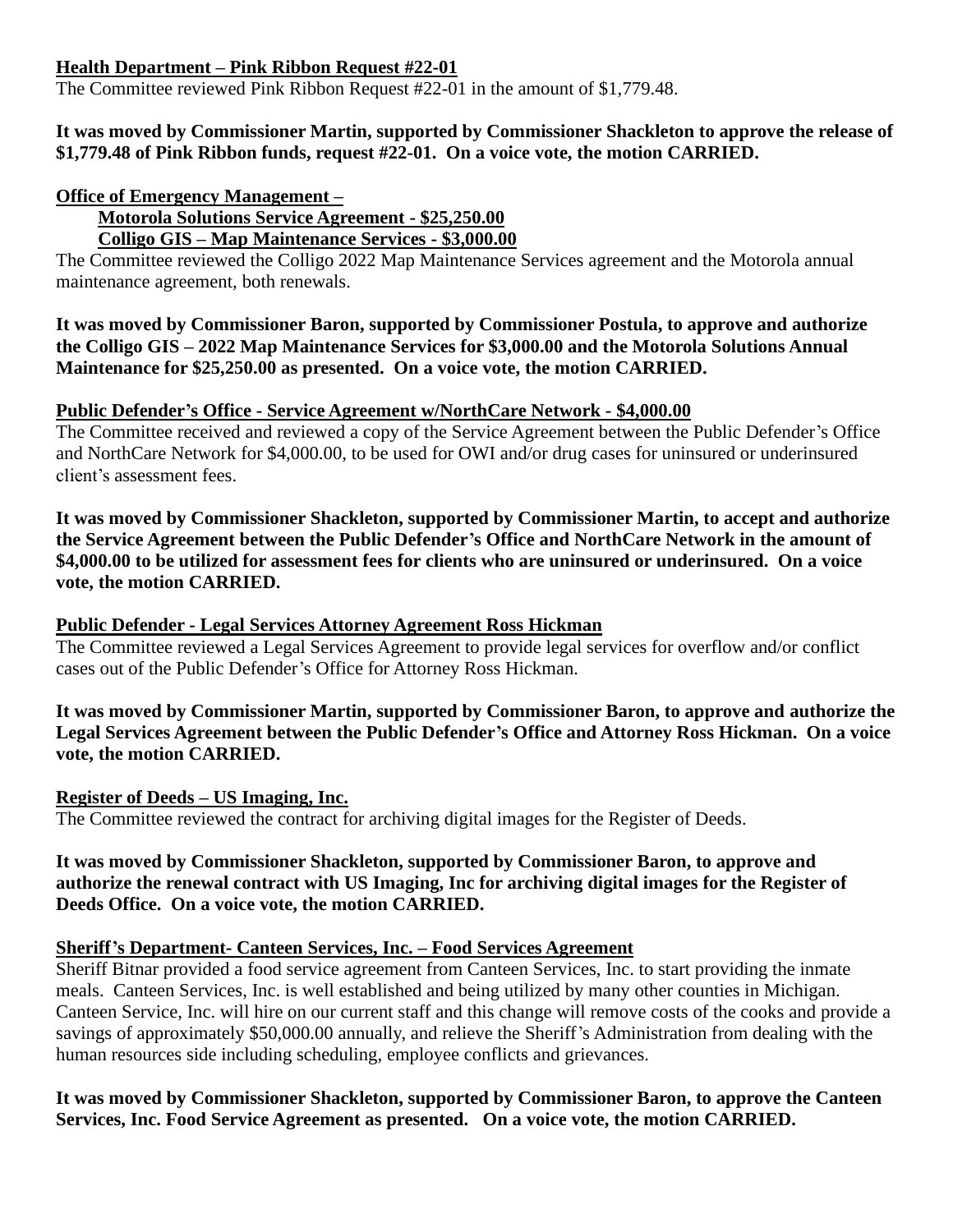## **Sheriff's Department – Jail/Tether Addition Re-bid**

The Committee reviewed the request for the Tether Office addition, making sure the change was still sought. Discussion followed with the Committee wanting to have the job advertised differently from last year, to help get some interest from the local builders; as no bids were previously received. UPEA will be contacted.

#### **It was moved by Commissioner Baron, supported by Commissioner Martin, to approve re-releasing the bidding process for the Tether Office addition through UP Engineers & Architects; with the County asking for changes on the advertising. On a voice vote, the motion CARRIED.**

### **Sheriff's Department – EUP Papers & Stuff LLC**

The Committee reviewed the previously approved 90-day agreement between the Sheriff's Office and the contractor EUP Papers & Stuff LLC. Who provide civil process services. This is a new company name with employees who have worked under the prior contractor and familiar with the services needed by the County.

#### **It was moved by Commissioner Shackleton, supported by Commissioner Postula, to approve contract EUP Papers & Stuff LLC as presented to provide civil process services for Chippewa County Sheriff and to waive policy 320. On a voice vote, the motion CARRIED.**

#### **Surveyor - FY2022 Chippewa County Survey and Remonumentation Grant**

The Committee reviewed the FY2021 Completion Report and the 2022 Survey and Remonumentation Grant from the Office of Land Surveying and Remonumentation was approved at the November 18, 2021 Commission meeting; in the amount of \$107,892 with Chippewa County contributing \$15,000 for total FY2022 project amount of \$122,892.00. Before the Committee are the contracts for the 2022 Remonumentation Program which include:

•\$16,292 for Patricia Weinreis, P.S. to administer the grant under the direct supervision of Robert Laitinen, P.S., Chippewa County Surveyor •\$50,750 for Sidock Group to complete 29 corners •\$50,750 for Alpine Engineering to complete 29 corners, and •\$ 5,100 divided among five Peer Review Surveyor agreements Peer Review Professional Surveyors: Jeff Davis, P.S., Sidock Group; William L. Karr, P.S., retired Ginger L. Michalski-Wallace, P.S., Alpine Engineering; Larry Rogers, P.S., Rogers Land Surveying Lawrence Weinreis, P.S., M.D.O.T.;

all the documents need to be approved and authorized for signature by the Committee.

**It was moved by Commissioner Martin, seconded by Commissioner Baron, to approve the Completion Report for Grant Year 2021, the Program Representative contract in the amount \$16,292 for Patricia Weinreis, P.S., under the direct supervision of Robert Laitinen, PS, Chippewa County Surveyor; to approve two (2) Monumentation contracts** 

**each contract for \$50,750 for Sidock Group and Alpine Engineering to monument 29 corners apiece; to approve five Professional Service Agreements for the Peer Review Surveyors, total not to exceed \$5,100 for the following Surveyors: Jeff Davis, P.S., Sidock Group; William L. Karr, P.S., retired, Ginger L. Michalski-Wallace, P.S., Alpine Engineering; Larry Rogers, P.S., Rogers Land Surveying and Lawrence Weinreis, P.S., M.D.O.T. On a voice vote, the motion CARRIED.**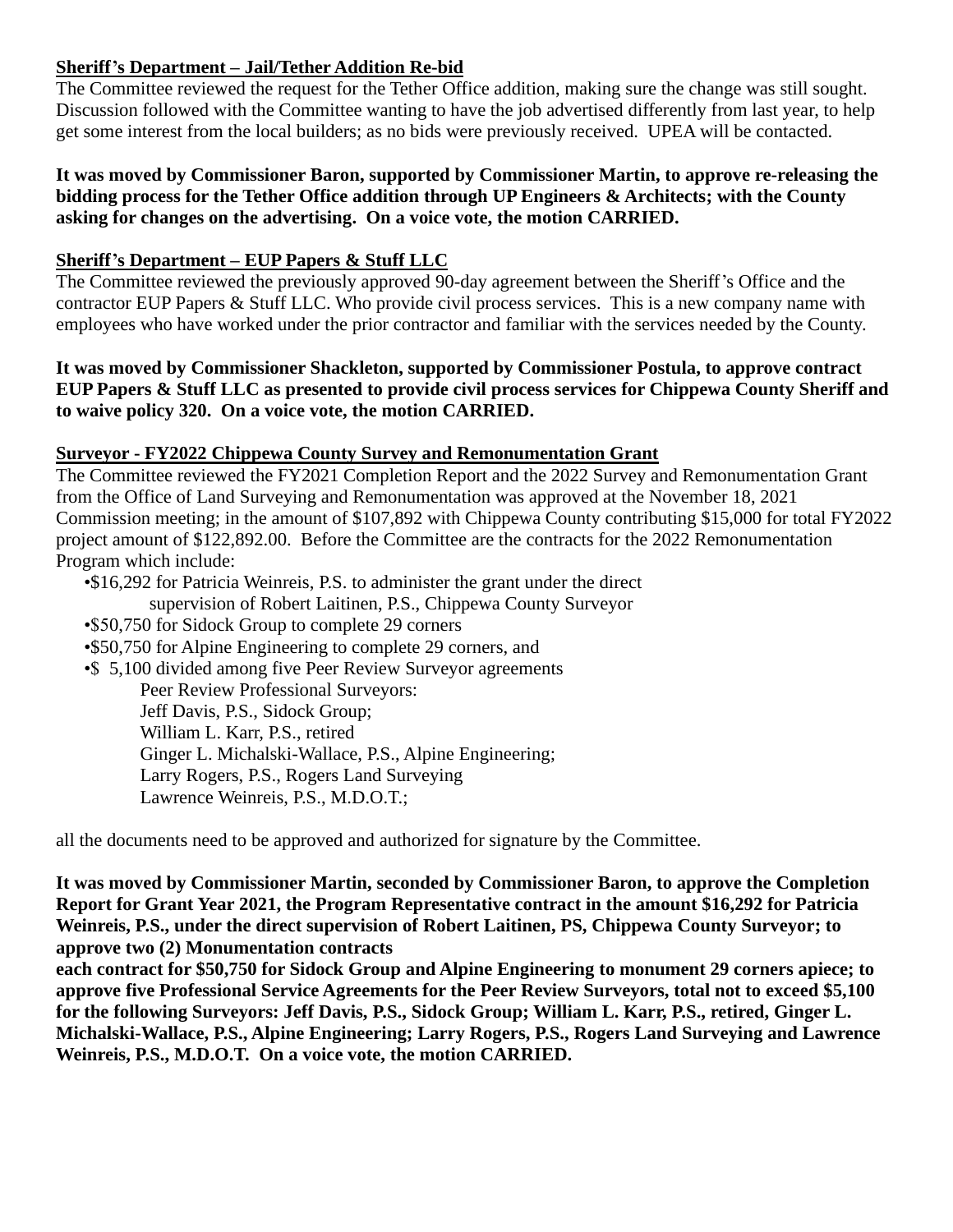# **Administration – MERS – Add 457 for Corrections Group and open to all**

The Committee reviewed a MERS 457 Participation Agreements which would allow establishing a 457 program for the members of the Corrections contract according to the recent negotiations for employer contributions, as well as, documents to open the option of any employee to contribute their own monies to the MERS 457 Program.

#### **It was moved by Commissioner Martin, supported by Commissioner Baron, to authorize and establish a MERS 457 Program for employer negotiated amounts and employee contributions. On a voice vote, the motion CARRIED.**

**Administration – Nationwide Indexed Principal Protection and 457 Program for Road Group** The Committee reviewed the required documents to establish a Nationwide 457 employer funded program for the Road Patrol contract and to add the Nationwide Indexed Principal Protection.

**It was moved by Commissioner Shackleton, supported by Commissioner Baron, to authorize and establish a Nationwide 457 employer funded portion program for the Road Patrol members and to add the Indexed Principal Protection to the Nationwide portfolio. On a voice vote, the motion CARRIED.**

## **Administration – Wolverine Power Systems – Generator Maintenance**

The Committee reviewed a scheduled maintenance agreement from Wolverine Power Systems for the generator located at the County Building (Generac 99A06250-S) with an annual price of \$995.00 to perform two visits and provide the necessary documentation for inspections. The Committee also reviewed the load-banking option, which will cost \$460 to test the generator's output, the generator is approximately 20-years old with general maintenance completed regularly but never being load-bank tested.

**It was moved by Commissioner Shackleton, supported by Commissioner Postula, to approve the Level 2 scheduled maintenance program with Wolverine Power Systems at an annual price of \$995.00 and to have the load-banking option at the price of \$460.00 completed as well. On a voice vote, the motion CARRIED.**

## **Administration – GASB-75 – OPEB Actuarial Valuation 12/31/21 - \$4,950.00**

The Committee reviewed the renewal for having the GASB 75 – OPEB Actuarial Valuation to be completed by Jefferson Solutions, Inc.

**It was moved by Commissioner Shackleton, supported by Commissioner Baron, to authorize the GASB-75 Report – Actuarial Valuation – December 31, 2021 update to be completed by Jefferson Solutions, Inc at a cost of \$4,950.00. On a voice vote, the motion CARRIED.**

## **Administration – Release Request for Quotations**

- **Sheriff Ford Utility Police SUV**
- **Sheriff Dodge Charger Patrol Unit**
- **Sheriff Ford F-150 Police Package**
- **Cost Allocation Plan**

The Committee reviewed the various requests for quotations.

**It was moved by Commissioner Postula, supported by Commissioner Martin, to release the RFQ's for the Ford Utility Police SUV, Dodge Charger Patrol Unit, Ford F-150 Police package and the Cost Allocation Plan. On a voice vote, the motion CARRIED.**